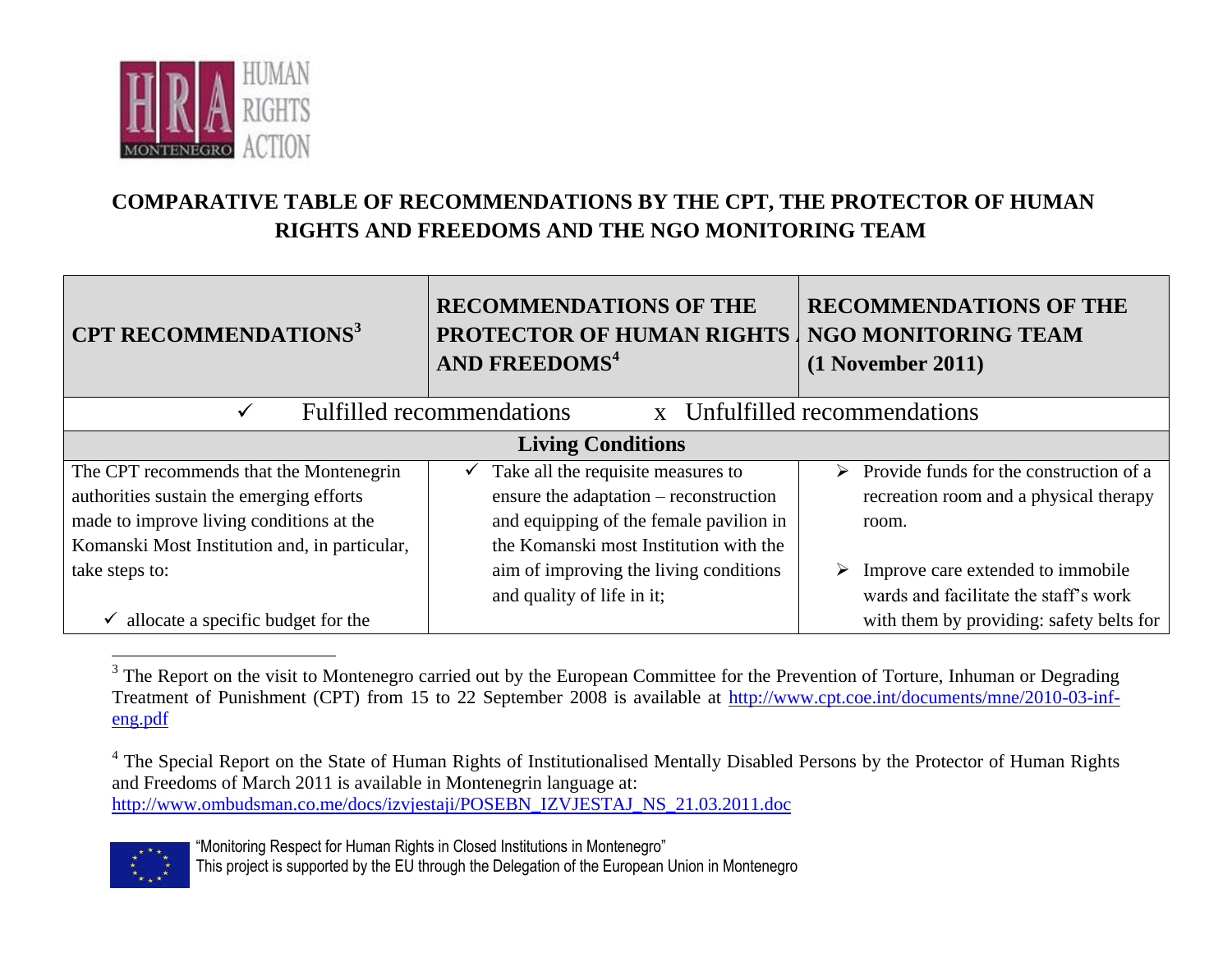

Institution's reconstruction and maintenance;

- $\checkmark$  carry out a comprehensive refurbishment of ward B;
- $\checkmark$  replace all broken doors and windows;
- x provide more congenial and personalised surroundings for residents, in particular by:
- x ensuring that the rooms offer privacy,
- x providing residents with lockable space for their personal belongings, and
- x improving the decoration and equipment of the dormitories and common areas. (Paragraph 118)
- $\checkmark$  The CPT recommends that the Montenegrin authorities take steps to accommodate children separately from adults
- $\checkmark$  Take all the necessary measures to refurbish the dining-hall and
- x Refurbish kitchen in Komanski most to adapt them to the wards' needs
- $\checkmark$  Take all the necessary measures to ensure the full segregation of adult and underage wards at Komanski most by building a designated yard

wheelchairs, gurneys, bathtub lifts and mobile wash basins.

- $\triangleright$  The dayroom in Pavilion A should be refurbished and made more comfortable for the wards and adjusted to their abilities and needs. The walls need to be washed or repainted.
- $\triangleright$  Equip the Institution's yard with adequate adult recreational devices.
- $\triangleright$  Provide a suitable wheelchair ramp in the children's yard.
- $\triangleright$  Begin the planned refurbishment of the kitchen as soon as possible and equip it with a dishwasher and a potato peeling machine to alleviate the problem of understaffing and facilitate the work of the wards assigned kitchen duty.
- $\triangleright$  Guarantee the wards' right to privacy by having the staff ensure that the wards do not undress in front of others

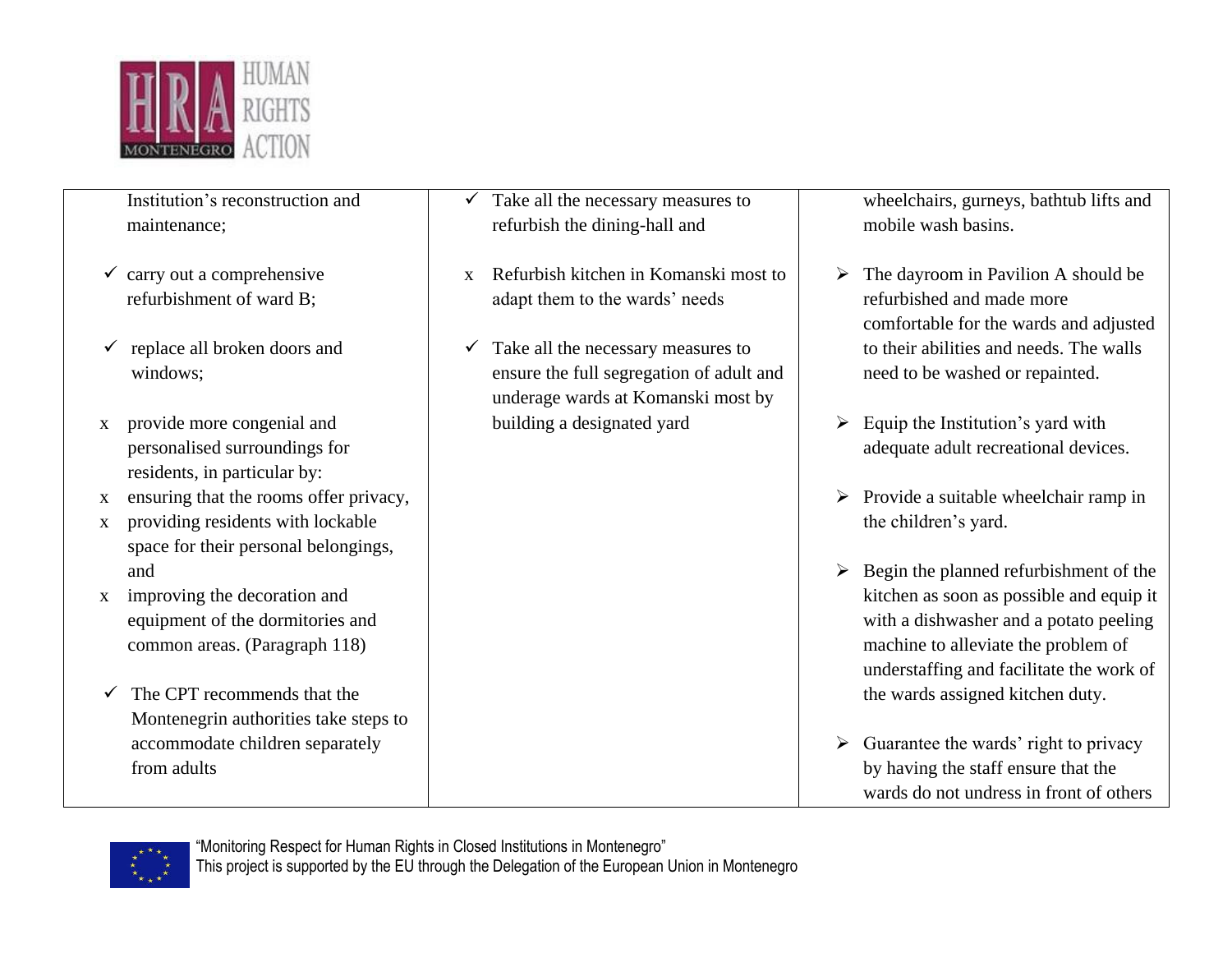

| x and to provide protected bedrooms for | and provide lockable cabinets in which                                                                                                                                        |
|-----------------------------------------|-------------------------------------------------------------------------------------------------------------------------------------------------------------------------------|
| female residents                        | wards, who are capable of using them,                                                                                                                                         |
| and                                     | can keep their personal possessions.                                                                                                                                          |
| sanitary areas (paragraph 119).         | $\triangleright$ Improve the children's personal<br>hygiene by ensuring that they are<br>bathed at least twice a week, especially<br>during summer.                           |
|                                         | $\triangleright$ Provide adequate aides for wheelchair<br>users and ensure that all approaches<br>and entrances to the Institution are<br>adapted to allow wheelchair access. |

**Note:** The wards cannot lock their personal possessions, there are two bathrooms in Pavilion A, the kitchen has not been renovated, and the rest of the recommendations have been fulfilled.

| <b>Institution Staff</b>                  |                                                    |                                                    |  |
|-------------------------------------------|----------------------------------------------------|----------------------------------------------------|--|
| x The CPT recommends that the             | Take all the requisite measures to<br>$\mathbf{x}$ | $\triangleright$ Recruit a psychologist, pedagogue |  |
| Montenegrin authorities explore the       | ensure a sufficient complement of                  | (andragogue) and three more carers as              |  |
| possibilities of providing enhanced       | specialists and staff in direct contact            | provided for by the Komanski Most                  |  |
| conditions of service for staff, so as to | with the wards (nurses, educators,                 | staffing plan. Seriously consider the              |  |
| facilitate appropriate staff recruitment  | carers, work therapy experts, social               | possibility of hiring additional staff as          |  |
| and retention, and offer both initial     | workers) and ancillary staff;                      | well.                                              |  |



"Monitoring Respect for Human Rights in Closed Institutions in Montenegro"

This project is supported by the EU through the Delegation of the European Union in Montenegro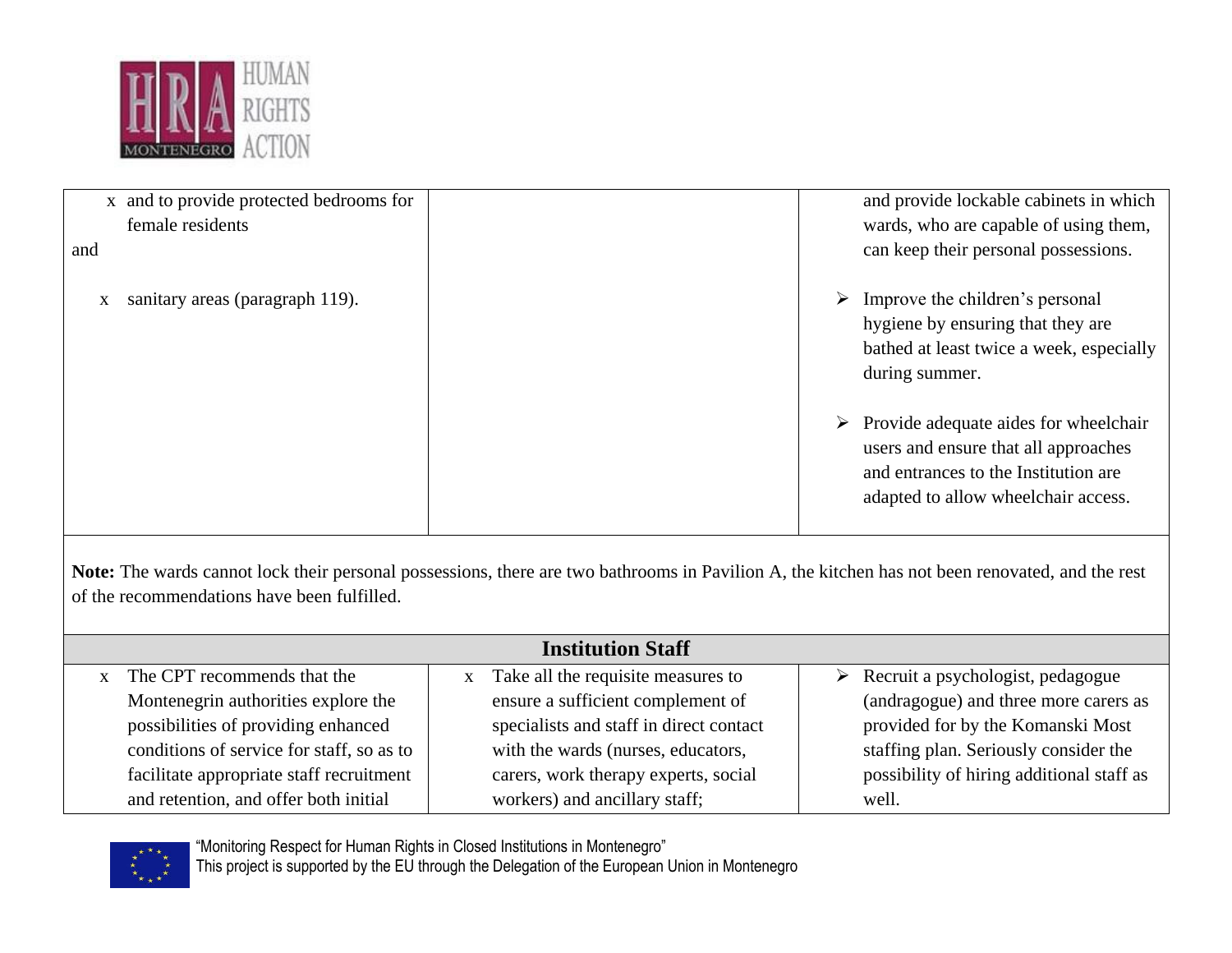

and ongoing training to staff (paragraph 126).

x The numbers of staff in direct contact with residents should be substantially increased, including nurses, educators, work therapists, social workers, etc. (paragraph 126).

- $\triangleright$  Ensure appropriate staffing during annual leave periods as well, by engaging qualified staff registered as unemployed with the Montenegrin Employment Agency. Improve cooperation with the medical high school and medical college.
- $\triangleright$  In particular, take steps to prevent situations in which one member of staff has to look after the children all by himself/herself for 12 hours straight.
- $\triangleright$  Additionally motivate the staff by providing them with the support of professional consultants, supervision, performance assessments and adequate remuneration for the difficult working conditions.
- $\triangleright$  Provide continuous training for all Institution staff, which will include specialised training in everyday care for the wards and in furthering their

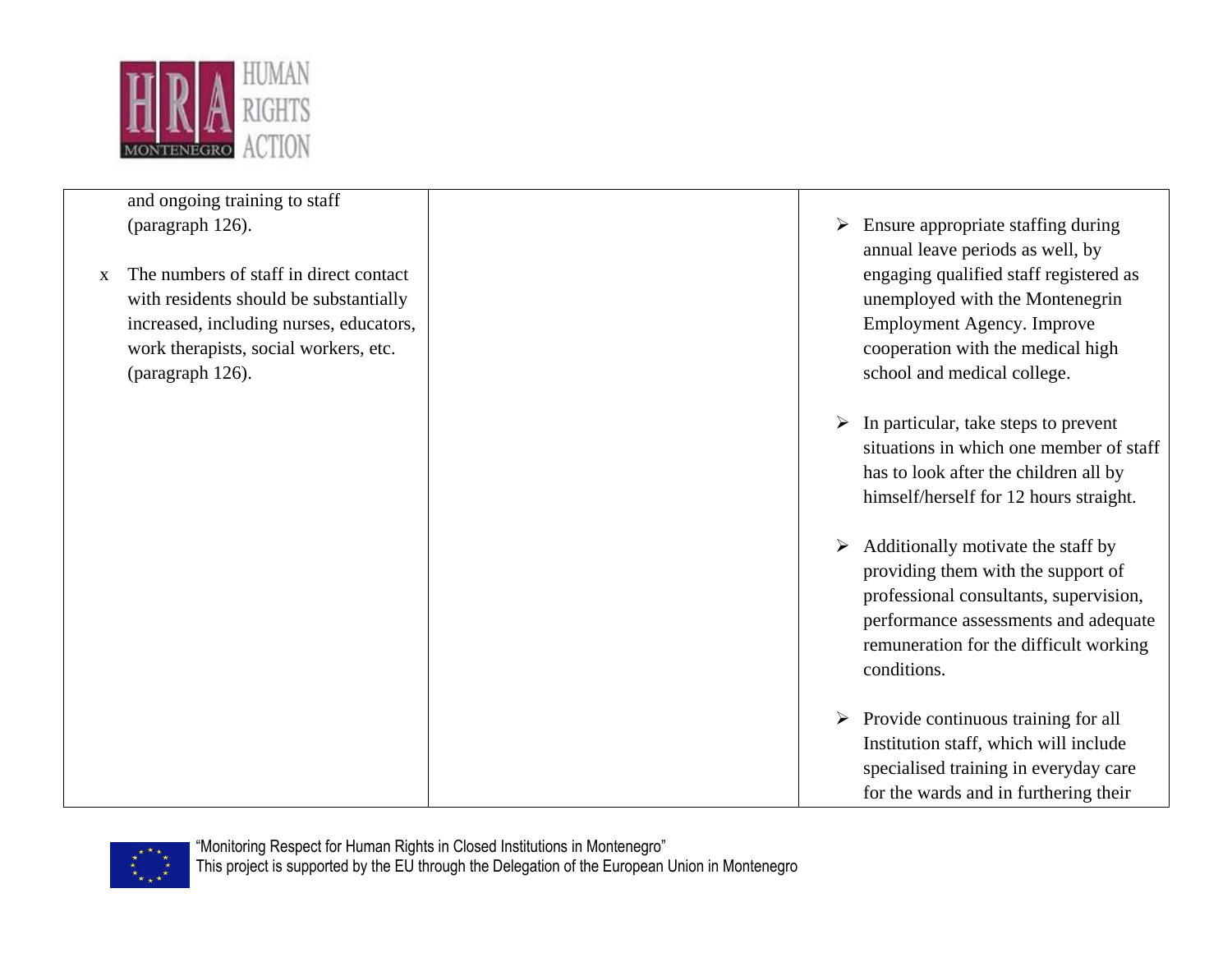

| abilities, and training in the rights of<br>the wards, with the aim of raising the<br>level of professionalism and improving<br>the treatment of the wards.                          |
|--------------------------------------------------------------------------------------------------------------------------------------------------------------------------------------|
| $\triangleright$ Provide adequate equipment needed to<br>care for immobile wards, to physically<br>facilitate work with them.                                                        |
| > Recruit additional male staff. "Carers"<br>should not comprise only women,<br>particularly in view of the fact that the<br>Institution has more male than female<br>wards (64:47). |

**Note:** Five female nurses and five female carers were hired in 2010.

## **Ill-Treatment and Means of Restraint**

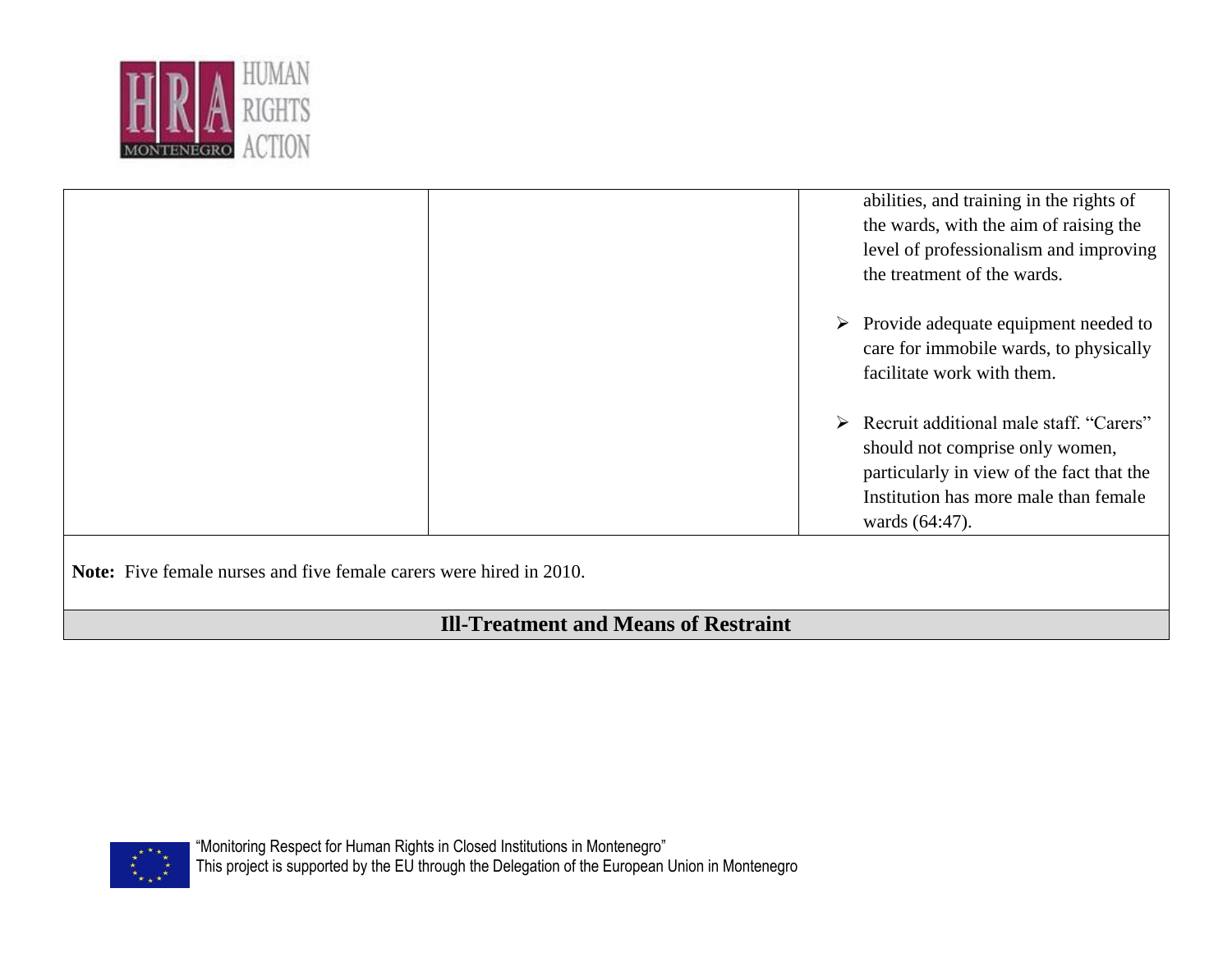

- $\overline{\smile}$  A clear message must be given to staff that physical and psychological illtreatment of residents is unacceptable and will be dealt with severely. The Institution's management should also actively address factors that may have contributed to such staff behaviour (paragraph 111).
- x The CPT calls upon the Montenegrin authorities to take appropriate steps to protect residents from other residents who might cause them harm (paragraph 112).
- $\checkmark$  Steps should be taken to ensure that the room, behind the sanitary facilities on Ward B, is never again used as a seclusion room (paragraph 127).
- $\checkmark$  Chaining residents is totally unacceptable and could well be considered as amounting to inhuman and degrading treatment, in addition to being potentially physically harmful
- $\triangleright$  Train the staff in techniques by which they can prevent the wards from becoming aggressive.
- $\triangleright$  Introduce additional safeguards regarding chemical restraints on the freedom of movement. E.g. introduce a separate ampoule therapy register in which data will be entered on which therapy was administered and when, its dosage, the circumstances and reasons why chemical restraint was resorted to, the name of the doctor who prescribed it and the name of the nurse who administered it. The data on the therapy should also be entered in the ward's medical file.
- $\triangleright$  Introduce the same safeguards with respect to the mechanical restraints on the wards' freedom of movement – a register of physical restraints must be established.

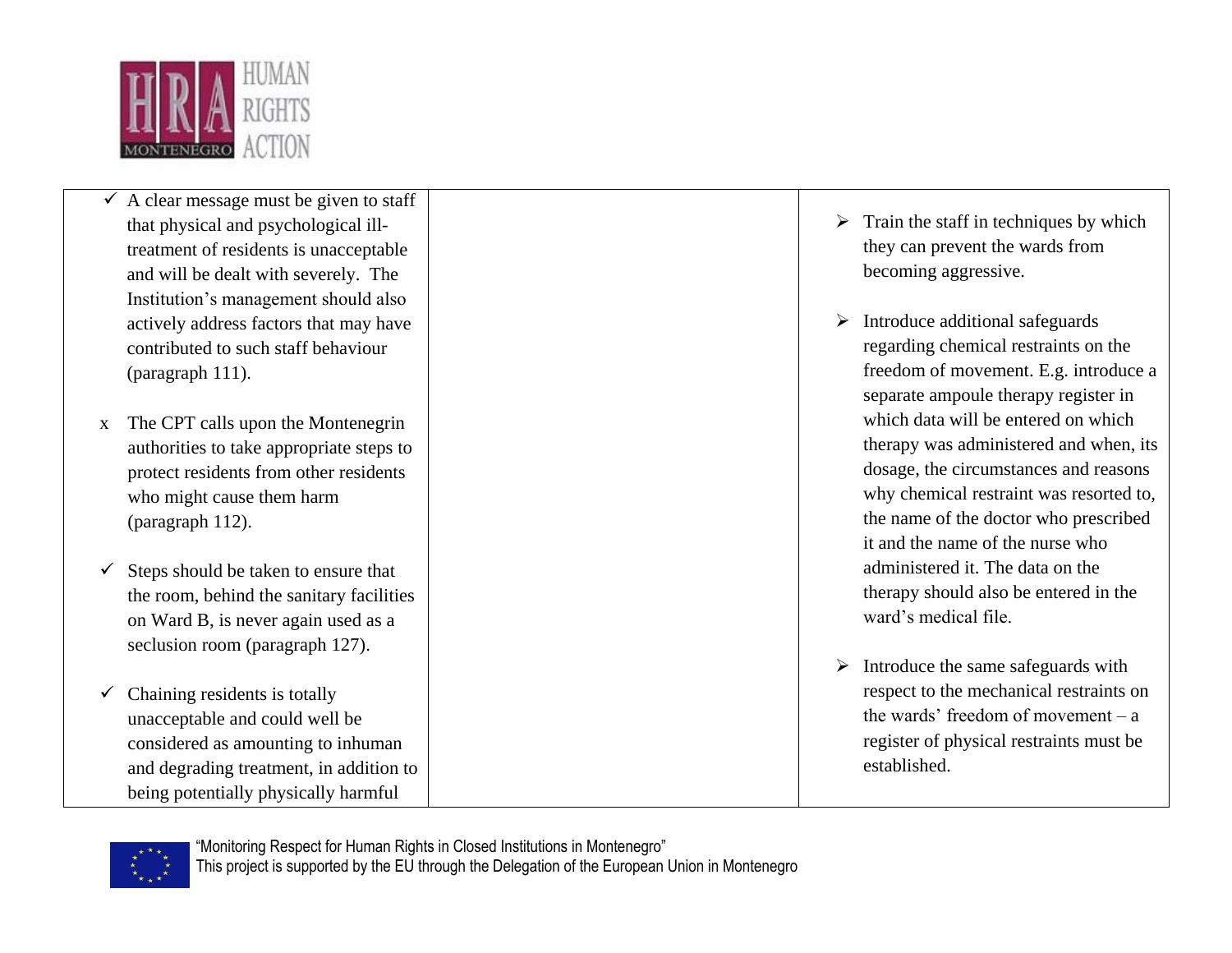

|   | (paragraph 127).                                   |  | Train the staff in preventing self-harm, |
|---|----------------------------------------------------|--|------------------------------------------|
|   |                                                    |  | particularly among autistic wards, and   |
|   | $\checkmark$ Fixation for days cannot be justified |  | provide it with the technical devices    |
|   | from a medical viewpoint and                       |  | used in developed countries to prevent   |
|   | amounts, in its view, to ill-treatment             |  | self-harm                                |
|   | (paragraph 128).                                   |  |                                          |
|   |                                                    |  | Refurbish one room for the isolation of  |
|   | The Committee wishes to stress that                |  | agitated wards and pad its walls with    |
|   | seclusion should never be used as a                |  | upholstered sponge.                      |
|   | punishment vis-à-vis mentally                      |  |                                          |
|   | disabled persons (paragraph 127).                  |  |                                          |
|   |                                                    |  |                                          |
| X | Further steps should be taken to ensure            |  |                                          |
|   | that a comprehensive and clearly-                  |  |                                          |
|   | defined policy on the use of restraint             |  |                                          |
|   | (paragraph 129)                                    |  |                                          |

**Note:** Although the isolation room mentioned in the CPT Report is no longer in use, there is another room in the same pavilion used for that purpose. Wards are still punished by isolation on occasion. This practice needs to be eliminated entirely.

| <b>Activities and Organisation of Work with the Wards</b> |                                       |                                                     |  |
|-----------------------------------------------------------|---------------------------------------|-----------------------------------------------------|--|
| The CPT recommends that the                               | Take all the necessary measures to    | $\triangleright$ Improve the existing and introduce |  |
| Montenegrin authorities make efforts                      | develop individual work plans for all | additional work, educational and                    |  |
| to ensure the implementation of the                       | adult wards and ensure their          | recreational activities for the wards.              |  |
| individual treatment and rehabilitation                   | involvement in work and occupational  | Develop content and activities for all              |  |



"Monitoring Respect for Human Rights in Closed Institutions in Montenegro"

This project is supported by the EU through the Delegation of the European Union in Montenegro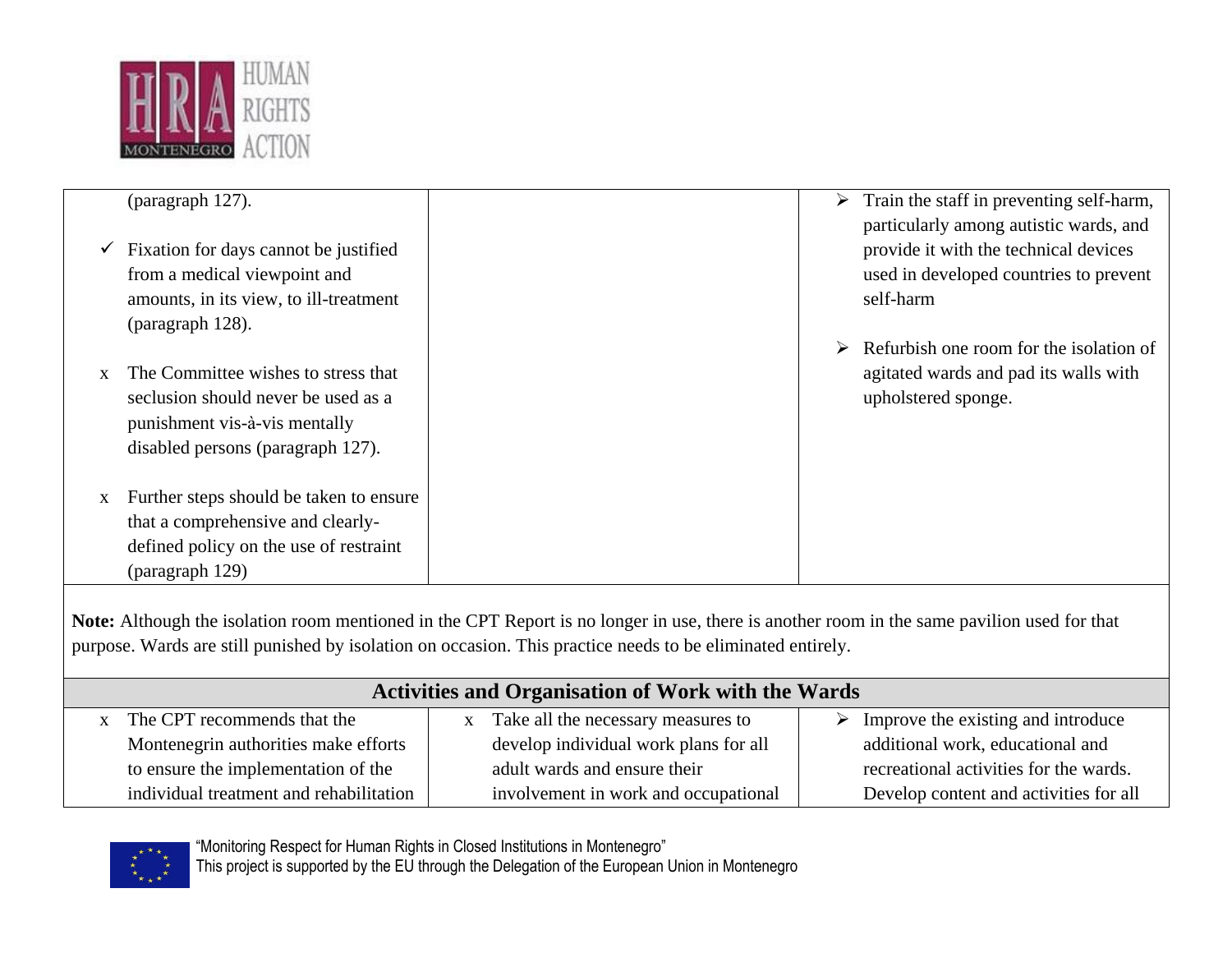

|              | plans by involving all residents in      | therapy. | wards, including those suffering from                 |
|--------------|------------------------------------------|----------|-------------------------------------------------------|
|              | activities adapted to their needs.       |          | deep mental retardation or motoric                    |
|              | Achieving this goal will require         |          | disorders.                                            |
|              | recruiting more qualified staff          |          |                                                       |
|              | (paragraph 122).                         |          | $\triangleright$ With the aim of facilitating the     |
|              |                                          |          | socialisation of mentally disabled                    |
| $\mathbf{X}$ | Steps should be taken to offer all       |          | persons, devote more attention to free                |
|              | residents, health permitting, at least   |          | activities and diversify them with                    |
|              | one hour a day of outdoor exercise in a  |          | various sports, recreational and cultural             |
|              | reasonably spacious setting, which       |          | and artistic activities outside the                   |
|              | should also offer shelter from           |          | Institution as well.                                  |
|              | inclement weather (paragraph 122).       |          |                                                       |
|              |                                          |          | The wards should be provided with the                 |
| $\mathbf{x}$ | It is also desirable for residents to be |          | opportunity to themselves decide on                   |
|              | offered education and suitable work,     |          | issues that affect them, such as the                  |
|              | the aim being to prepare residents for   |          | activity programmes and schedules, the                |
|              | independent or at least more             |          | look of the rooms they spend time in                  |
|              | autonomous living (paragraph 122).       |          | and the exterior of the Institution.                  |
|              |                                          |          |                                                       |
|              |                                          |          | $\triangleright$ Provide the workshops with equipment |
|              |                                          |          | needed for the wards' occupational                    |
|              |                                          |          | therapy.                                              |
|              |                                          |          | Encourage the staff to apply as many                  |
|              |                                          |          | as possible programmes and activities                 |
|              |                                          |          |                                                       |

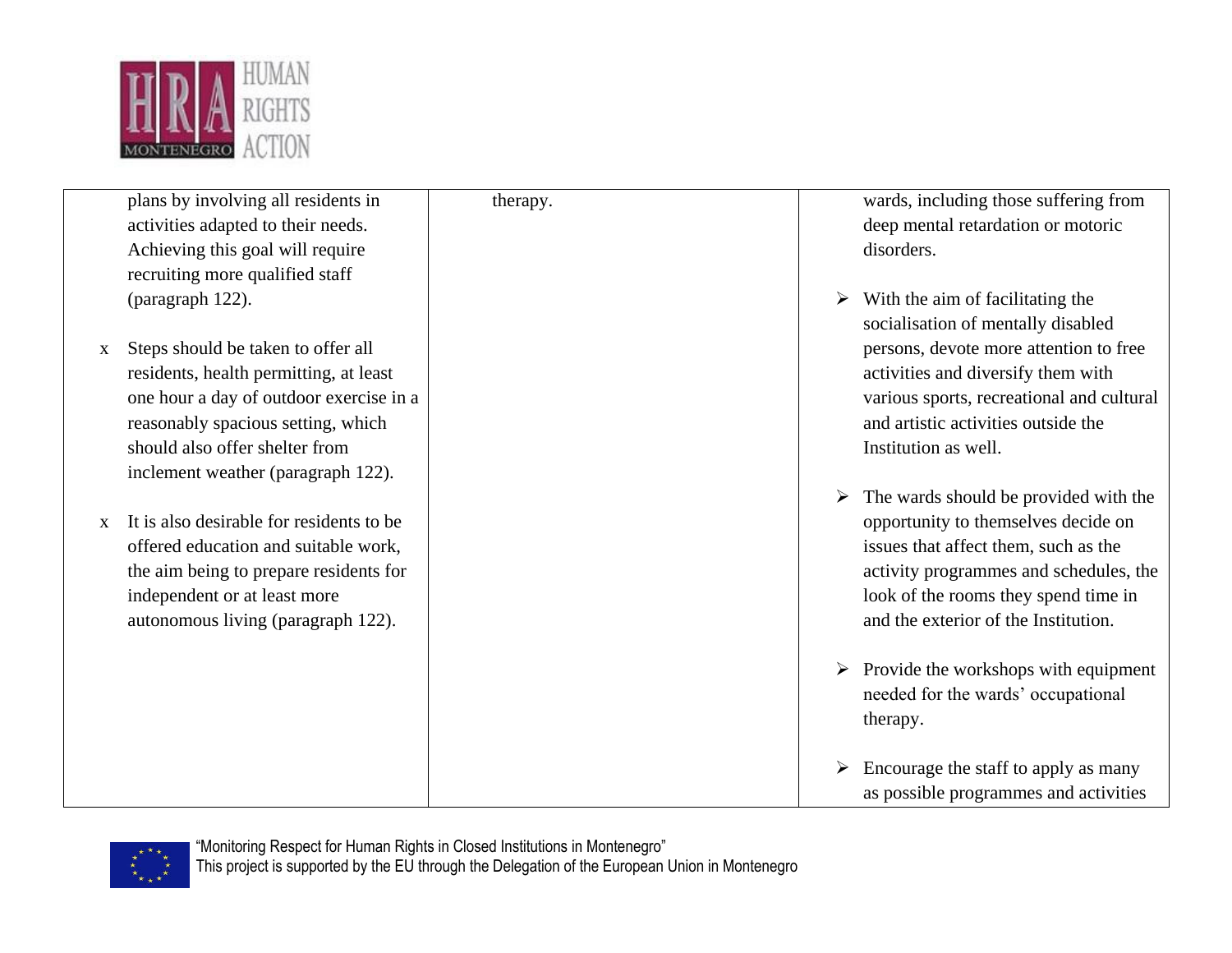

| in their work with the wards, in order<br>to increase the degree of their<br>functionality.                                                                                                                                                                                                                                                                                                                                           |
|---------------------------------------------------------------------------------------------------------------------------------------------------------------------------------------------------------------------------------------------------------------------------------------------------------------------------------------------------------------------------------------------------------------------------------------|
| Introduce new therapeutical methods<br>➤<br>applied in developed countries (e.g.<br>sensory room in which therapy can be<br>conducted free of the distractions of the<br>outside world, light and sound, and<br>with the aim of stimulating the senses,<br>particularly among children. This<br>method facilitates the correct<br>development of the perception of the<br>outside world, checks aggression and<br>relaxes the child.) |
| Organise stays at the seacoast or<br>➤<br>occasional trips outside the Institution<br>and interaction with the local<br>community for all wards who have the<br>psychological and physical capacities<br>to take part in them.                                                                                                                                                                                                        |
| Engage volunteers to assist the staff in<br>➤<br>implementing the proposed activities.                                                                                                                                                                                                                                                                                                                                                |

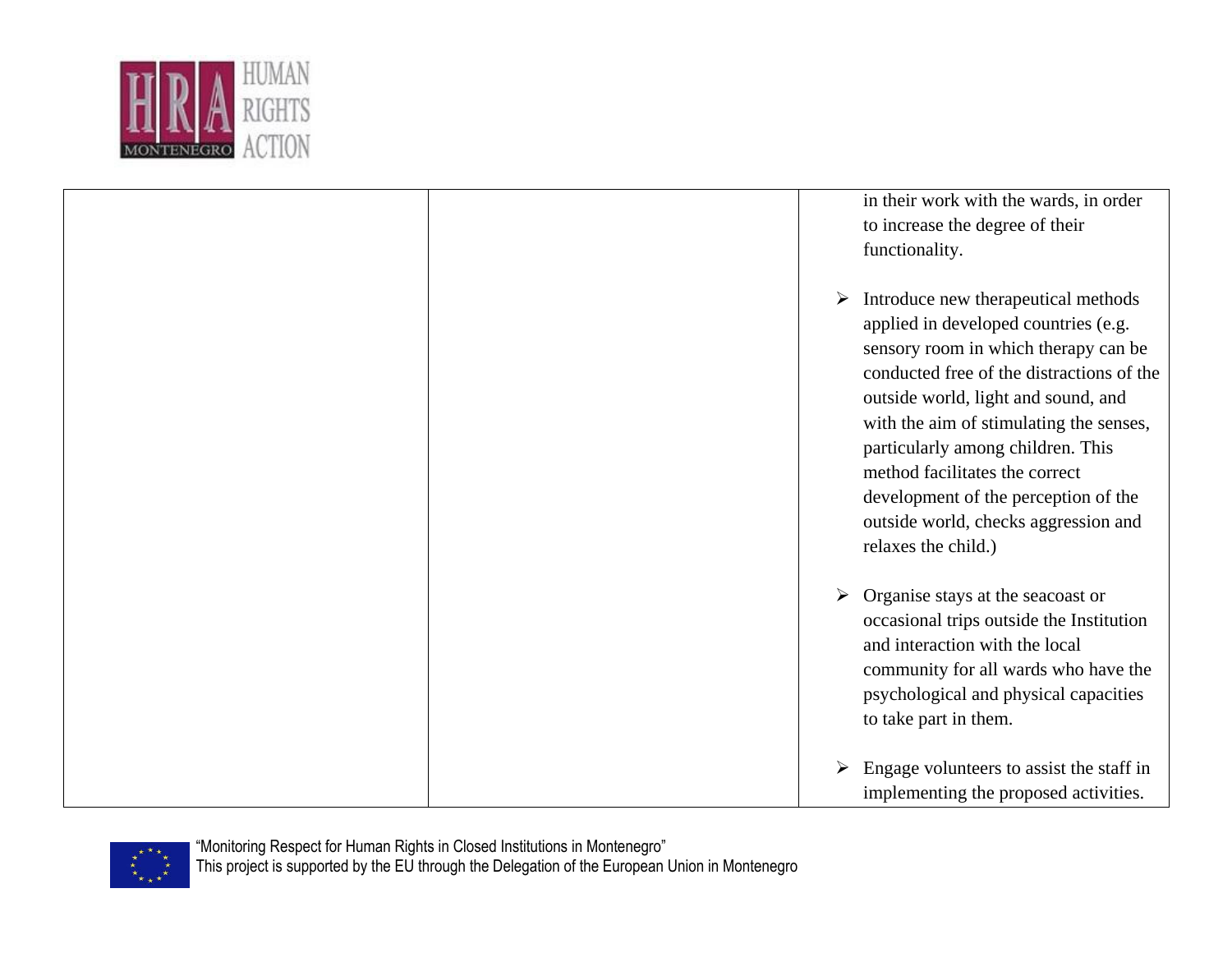

|                                                                                                                                                                                                                                                                                                                                                                                                                                                                                                  |                    | Encourage schools, NGOs and other<br>civil society organisations, as well as<br>potential donors for the activities to<br>cooperate with the Institution and the<br>wards.                                                                                                                                                                                                                                                                                                                                                                                                                                                                                            |
|--------------------------------------------------------------------------------------------------------------------------------------------------------------------------------------------------------------------------------------------------------------------------------------------------------------------------------------------------------------------------------------------------------------------------------------------------------------------------------------------------|--------------------|-----------------------------------------------------------------------------------------------------------------------------------------------------------------------------------------------------------------------------------------------------------------------------------------------------------------------------------------------------------------------------------------------------------------------------------------------------------------------------------------------------------------------------------------------------------------------------------------------------------------------------------------------------------------------|
|                                                                                                                                                                                                                                                                                                                                                                                                                                                                                                  | <b>Health Care</b> |                                                                                                                                                                                                                                                                                                                                                                                                                                                                                                                                                                                                                                                                       |
| The treatment of mentally disabled<br>X<br>persons should involve a wide range<br>of therapeutic, rehabilitative and<br>recreational activities, such as access<br>to appropriate medication and medical<br>care, occupational therapy, group<br>therapy, individual psychotherapy, art,<br>drama, music and sports. Residents<br>should have regular access to suitably-<br>equipped recreation rooms and have<br>the possibility to take outdoor exercise<br>on a daily basis (paragraph 122). |                    | Ensure the equality of health care to<br>➤<br>the Institution wards and other<br>insurants. To that aim, notably: 1)<br>ensure without delay the issuance of<br>health cards for all the wards; 2) ensure<br>appropriate funding to cover the costs<br>of the wards' medications that are not<br>on the Health Insurance Fund list of<br>free medications and the other medical<br>treatment costs; 3) provide the medical<br>specialists and staff at the Clinical<br>Hospital Centre with training in the<br>appropriate treatment of mentally<br>disabled children and adults.<br>The Health Ministry should adopt the<br>relevant regulations without any further |

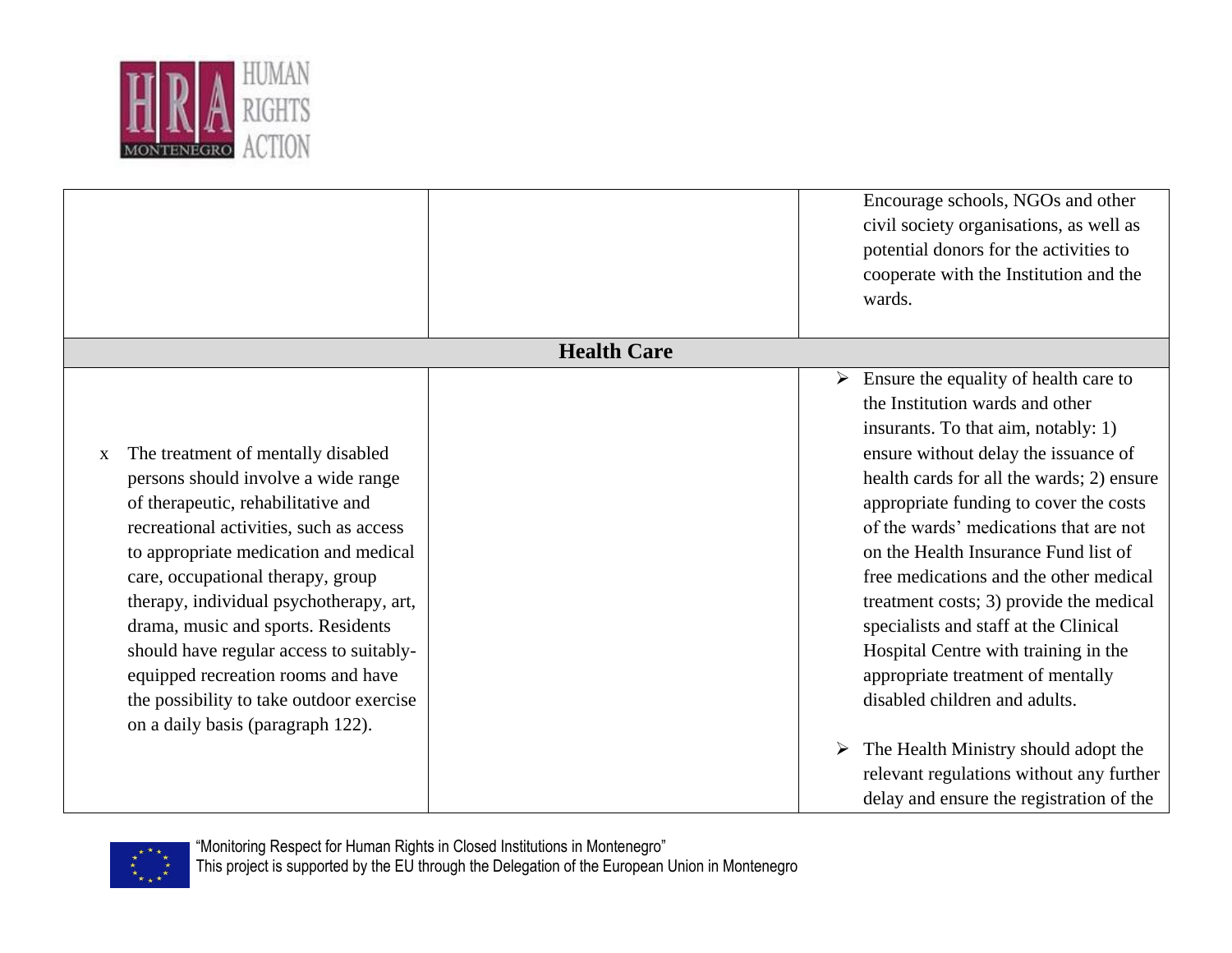

|  | surgery in the Institution in accordance       |
|--|------------------------------------------------|
|  | with Article 78 of the Health Protection       |
|  | Act; this will require a new                   |
|  | systematisation of the staff and               |
|  |                                                |
|  | equipping the surgery in accordance            |
|  | with the regulations.                          |
|  |                                                |
|  | Improve the level of dental care and<br>➤      |
|  | introduce regular comprehensive                |
|  | check-ups as soon as possible.                 |
|  |                                                |
|  |                                                |
|  | Hire a full-time general practitioner or,<br>➤ |
|  | at least, a visiting doctor who will           |
|  | spend a much greater number of hours           |
|  | in the Institution than now.                   |
|  |                                                |
|  | Recruit another external specialist -<br>➤     |
|  |                                                |
|  | gynaecologist – as soon as possible.           |
|  |                                                |
|  | Link the Institution's internal medical<br>➤   |
|  | database comprising the patients'              |
|  | medical files with the public health           |
|  | database and provide for the relevant          |
|  | protocols enabling their continuous            |
|  |                                                |
|  | health care regardless of personnel            |

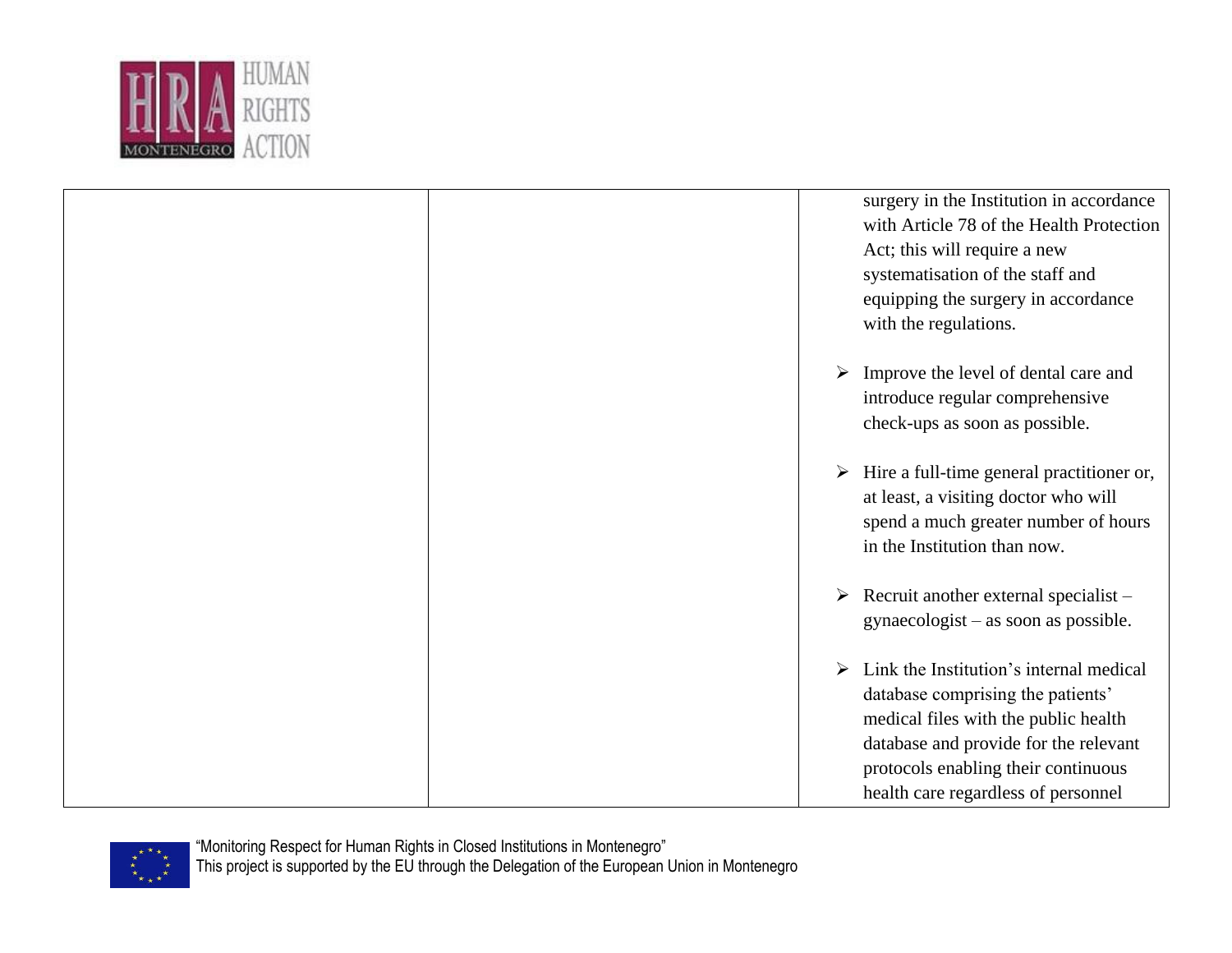

|                                                                                                                                                                        |                                                                                                                                                                                | changes.<br>Ensure adequate therapy for wards<br>➤<br>suffering from cancer. The Institution<br>needs to provide the wards also with<br>preventive cancer care. Ensure<br>coverage of the wards by the<br>compulsory screening tests now<br>included in the basic primary health<br>care package. |
|------------------------------------------------------------------------------------------------------------------------------------------------------------------------|--------------------------------------------------------------------------------------------------------------------------------------------------------------------------------|---------------------------------------------------------------------------------------------------------------------------------------------------------------------------------------------------------------------------------------------------------------------------------------------------|
|                                                                                                                                                                        |                                                                                                                                                                                | Introduce the legal obligation to<br>➤<br>conduct post mortems of persons who<br>had died in the Institution in<br>accordance with Article 128 of the<br>Health Protection Act. The Health<br>Ministry must enact a rulebook<br>governing the work of medical<br>examiners.                       |
|                                                                                                                                                                        | <b>Contacts with the Family and the Community</b>                                                                                                                              |                                                                                                                                                                                                                                                                                                   |
| The CPT invites the Montenegrin<br>$\mathbf{X}$<br>authorities to pursue their efforts to<br>encourage residents' contacts with the<br>outside world (e.g. by means of | Take all the necessary measures to<br>$\checkmark$<br>encourage the parents – guardians and<br>families to maintain regular contacts<br>with the wards and take an active part | Establish an independent authority to<br>➤<br>monitor the work of the Institution and<br>enable the involvement of the wards'<br>parents in its work and their                                                                                                                                    |

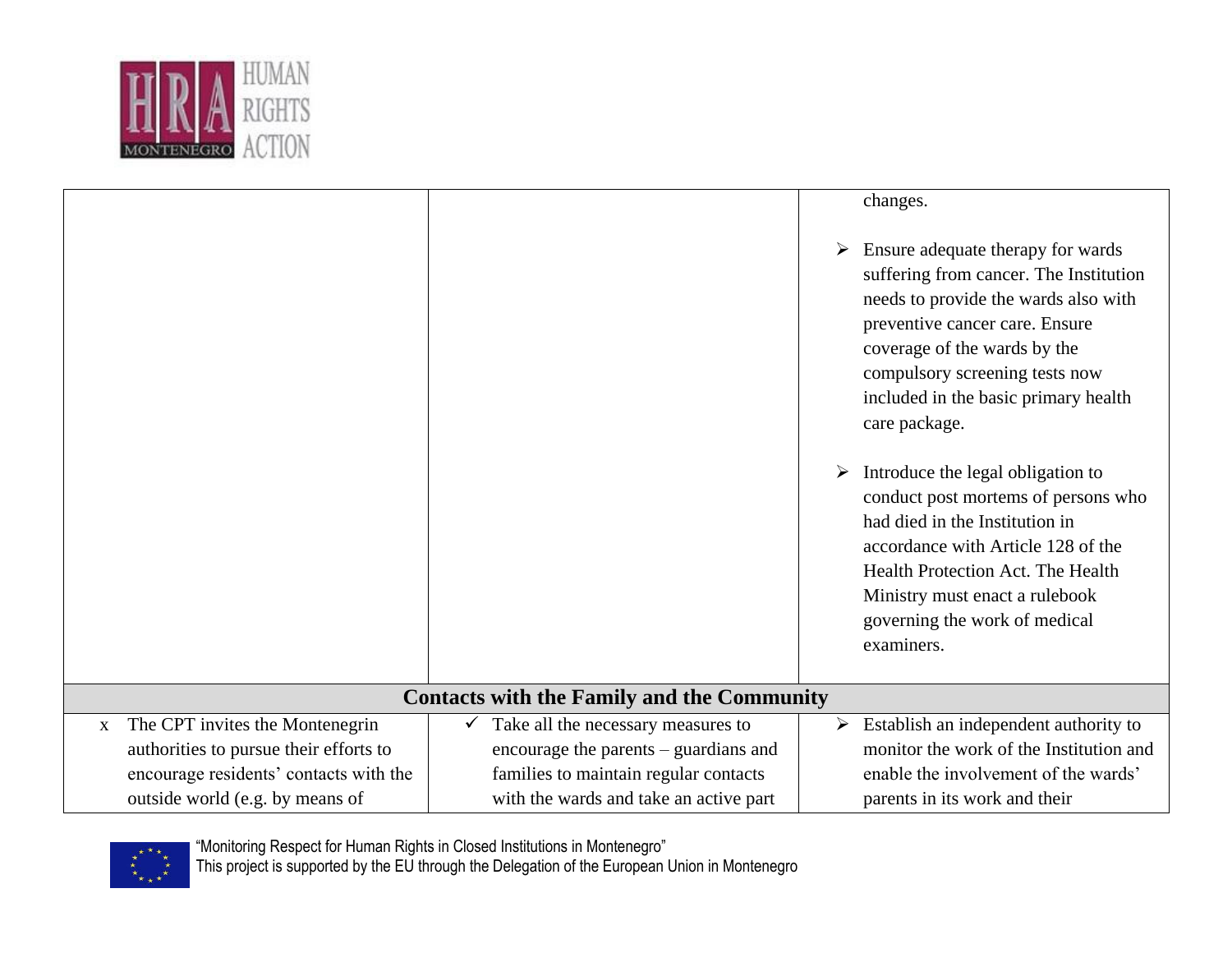

| inviting voluntary visitors, NGOs,<br>etc.) (Paragraph 135); | in their treatment and rehabilitation.                                                                                                                                                                                                                                                                                    | membership in its Management Board.                                                                                                                                                                                                                                                                                    |
|--------------------------------------------------------------|---------------------------------------------------------------------------------------------------------------------------------------------------------------------------------------------------------------------------------------------------------------------------------------------------------------------------|------------------------------------------------------------------------------------------------------------------------------------------------------------------------------------------------------------------------------------------------------------------------------------------------------------------------|
|                                                              | Undertake the necessary public<br>$\mathbf{X}$<br>outreach activities to eliminate<br>prejudices against persons with mental<br>health problems.<br>Take all the necessary measures to<br>$\mathbf{X}$<br>establish and develop various services<br>supporting the families of mentally ill<br>persons at the local level | Establish cooperation with various<br>organisations to provide the wards with<br>sports, recreational and cultural and<br>entertainment opportunities, e.g.<br>organise picnics, trips to town,<br>attendance of performances, concerts<br>and sports events<br>$\bullet$<br>Organise a public campaign and raise<br>➤ |
|                                                              |                                                                                                                                                                                                                                                                                                                           | public awareness of persons with<br>mental disabilities with the help of the<br>media.                                                                                                                                                                                                                                 |
|                                                              |                                                                                                                                                                                                                                                                                                                           | With the assistance of the social care<br>➤<br>centres, the Institution should continue<br>taking measures to promote the wards'<br>contacts with their families.                                                                                                                                                      |
|                                                              |                                                                                                                                                                                                                                                                                                                           | $\triangleright$ Improve the quality of cooperation<br>between the Institution and the Labour<br>and Social Welfare Ministry, the social<br>care centres, colleges and, notably, the<br>medical high school.                                                                                                           |

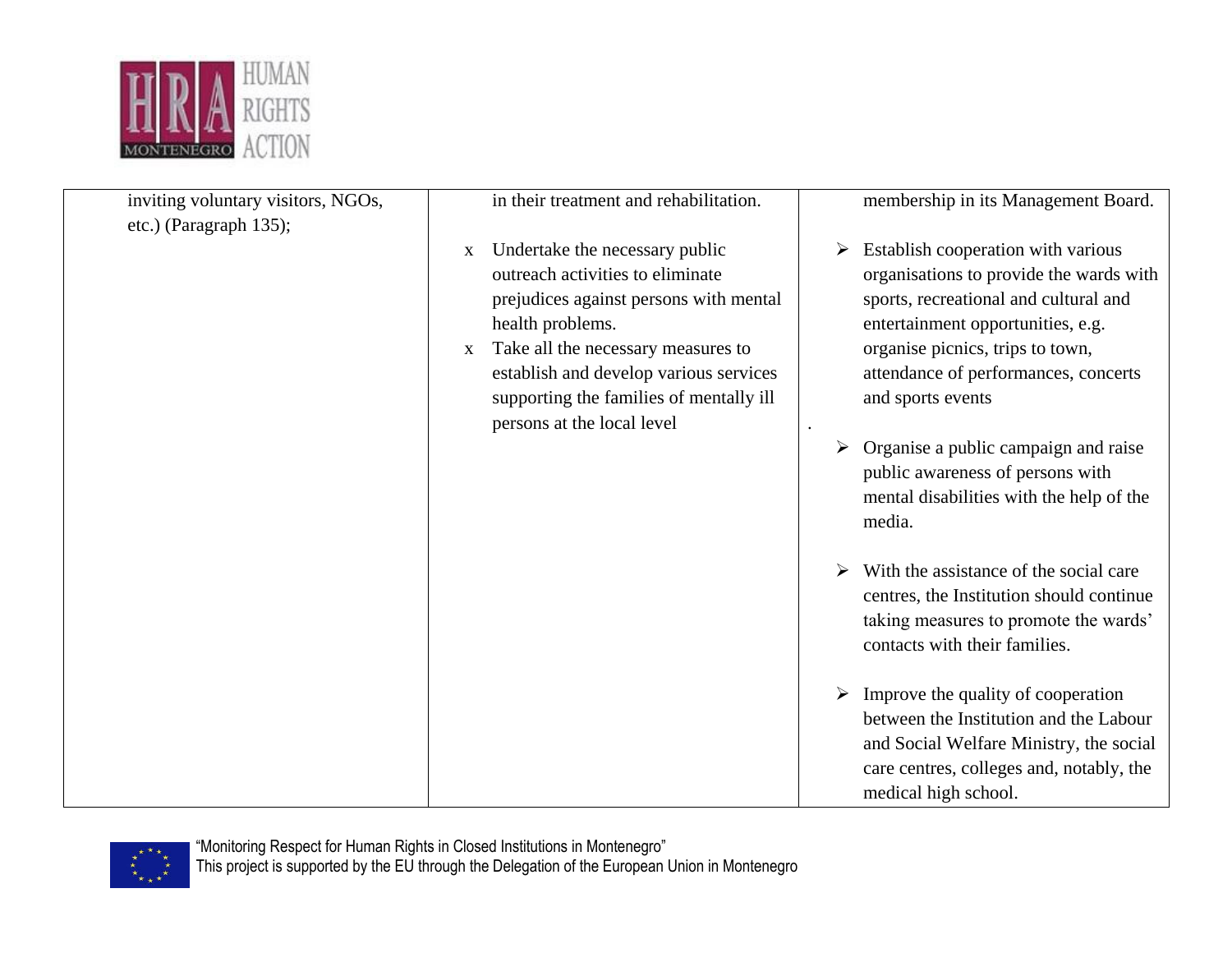

|                                                                                                                                                      |                                                                                                                                                                                                                                                                                                                                                                                                                                                                                                                                                                                                                 |   |                                                                                                                                                                                                               | ➤ | Take measures to open counselling<br>centres, outpatient mental health<br>departments and daycare centres to<br>assist and support persons with mental<br>disabilities and their families.                                                                                                                                                                                                                                                                                                                                            |  |
|------------------------------------------------------------------------------------------------------------------------------------------------------|-----------------------------------------------------------------------------------------------------------------------------------------------------------------------------------------------------------------------------------------------------------------------------------------------------------------------------------------------------------------------------------------------------------------------------------------------------------------------------------------------------------------------------------------------------------------------------------------------------------------|---|---------------------------------------------------------------------------------------------------------------------------------------------------------------------------------------------------------------|---|---------------------------------------------------------------------------------------------------------------------------------------------------------------------------------------------------------------------------------------------------------------------------------------------------------------------------------------------------------------------------------------------------------------------------------------------------------------------------------------------------------------------------------------|--|
| Note: The Institution has invested some effort in encouraging parents to the visit their children in the Institution by covering their travel costs. |                                                                                                                                                                                                                                                                                                                                                                                                                                                                                                                                                                                                                 |   |                                                                                                                                                                                                               |   |                                                                                                                                                                                                                                                                                                                                                                                                                                                                                                                                       |  |
| <b>Status Issues and Other Rights of the Wards</b>                                                                                                   |                                                                                                                                                                                                                                                                                                                                                                                                                                                                                                                                                                                                                 |   |                                                                                                                                                                                                               |   |                                                                                                                                                                                                                                                                                                                                                                                                                                                                                                                                       |  |
| $\mathbf{X}$                                                                                                                                         | The delegation was informed that all<br>residents had been placed at the<br>Komanski Most Institution by the<br>Social Welfare Centre in the area of<br>the resident's family, which was also<br>entrusted with the guardianship of the<br>residents. Discharge was reportedly<br>also decided by the competent Social<br>Welfare Centre. Ex officio placement<br>by the public authorities in social care<br>institutions should always be<br>surrounded by appropriate safeguards.<br>In particular, the procedure by which<br>ex officio placement is decided should<br>offer guarantees of independence and | X | Take all the necessary measures to<br>establish mechanisms for monitoring<br>and overseeing the work of the<br>institutions and nationwide standards<br>for the provision of services to the<br>beneficiaries | ➤ | The Labour and Social Welfare<br>Ministry should without delay adopt<br>the bylaws precisely laying down the<br>standards and procedures for placing a<br>person in the Institution and extending<br>his/her placement and provide him/her<br>with social support upon discharge<br>from the Institution.<br>Establish an independent authority to<br>oversee the guardian appointment<br>procedure, the procedure for<br>categorising a person prior to<br>admission, his/her recategorisation<br>upon admission, and to oversee the |  |

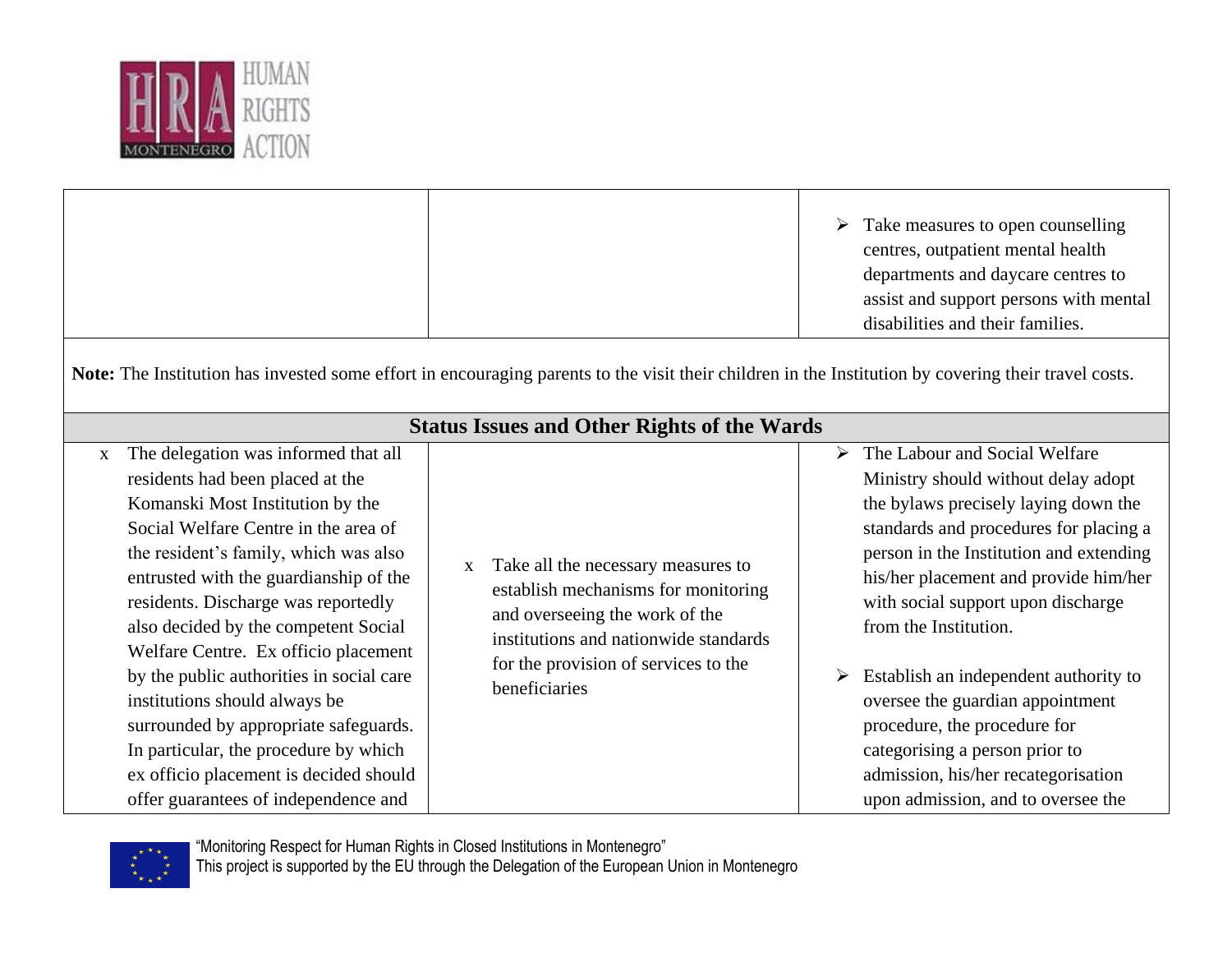

impartiality as well as being based on objective medical, psycho-social and educational expertise. The CPT considers that persons involuntarily placed in an institution must have the right to bring proceedings by which the lawfulness of their placement is speedily decided by a court. It is also crucial that the need for placement be regularly reviewed and that this review afford the same guarantees as those surrounding the placement procedure (paragraph 132).

x The CPT recommends that the Montenegrin authorities take steps to ensure that the procedure for placement of persons with mental disabilities in social care institutions complies with the above requirements. In particular, such persons should enjoy the effective right to apply to a court for a prompt ruling on the legality of their placement and enjoy appropriate legal safeguards (i.e. right

work of the Institution. Ensure the involvement of the wards' parents, experts and representatives of human rights NGOs in the work of this authority.

- $\triangleright$  Design an information brochure which will inform the wards, their families and the Institution staff of the wards' rights.
- $\triangleright$  Ensure the greater involvement of the wards and their families in the decisions affecting them and their stay in the Institution (e.g. provide them with the opportunity to choose their roommates, the activities they want to engage in, what the rooms they spend time in will look like, allow a representative of the parents to sit on the Management Board of the Institution, et al).
- $\triangleright$  Regularly review the categorisation of the persons placed in the Institution

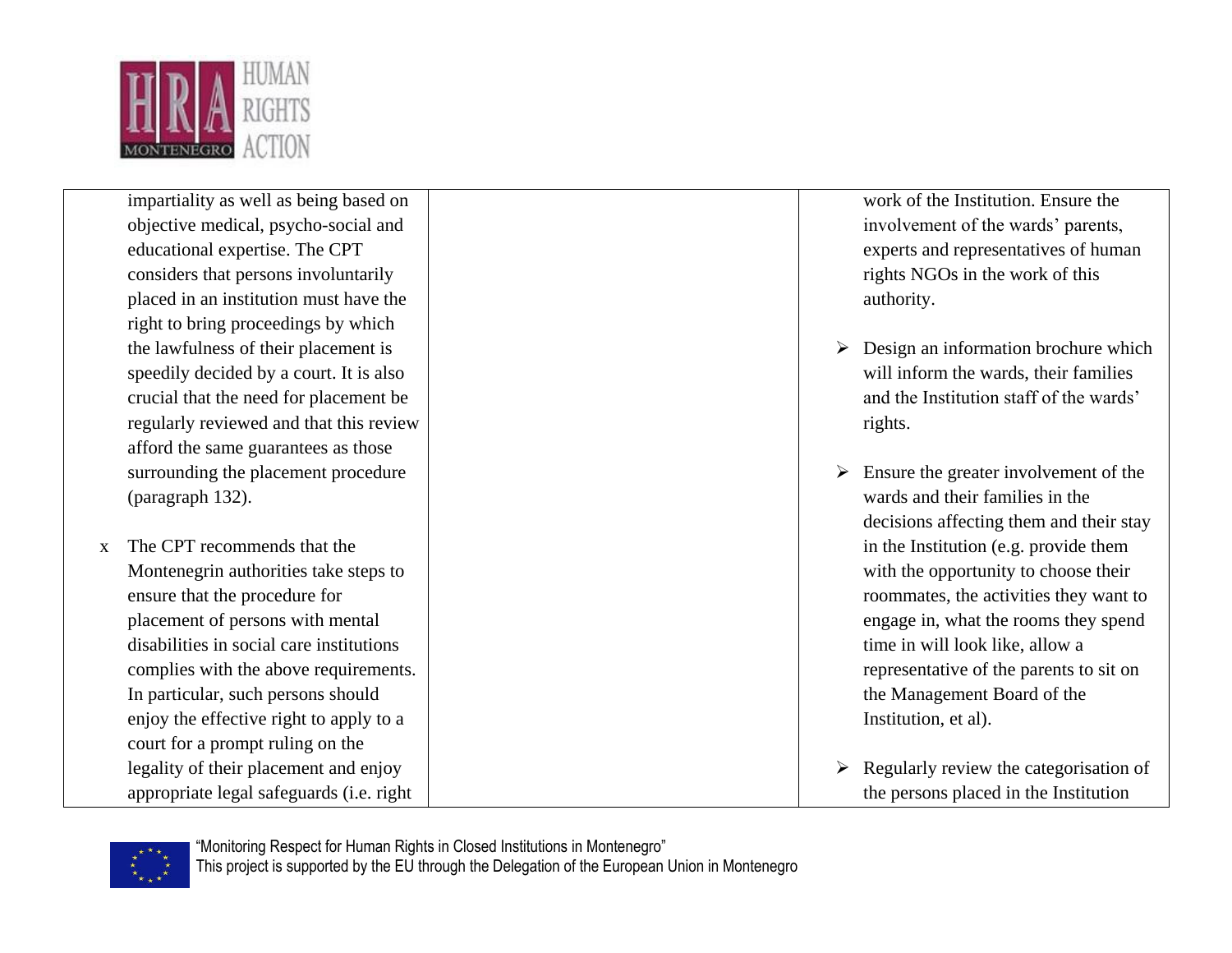

to a lawyer, possibility of being heard by a judge, etc.). (Paragraph 132)

- x The CPT recommends that the Montenegrin authorities take the necessary steps to avoid potential conflict of interest which arises when a Social Welfare Centre is appointed as a guardian and at the same time is responsible for admission and discharge decisions (paragraph 133).
- x Informational brochure should be distributed to residents' families/ guardians (paragraph 134).
- x The CPT invites the Montenegrin authorities to introduce a firm legal basis for regular visits to the Komanski Most Institution by bodies which are independent of the social care authorities (paragraph 136).
- x The CPT invites the Montenegrin authorities to take steps to reorganise

and the need for extending their institutionalisation.

- $\triangleright$  Implement transitional planning (transition projects: residential communities, sheltered housing and half-day and day care centres) envisaged in the Komanski most 2011 Work Plan.
- $\triangleright$  Build a system of social support to adults with intellectual disabilities and establish counselling centres, work training centres, sheltered workshops, assisted employment et al. to prevent institutionalisation.